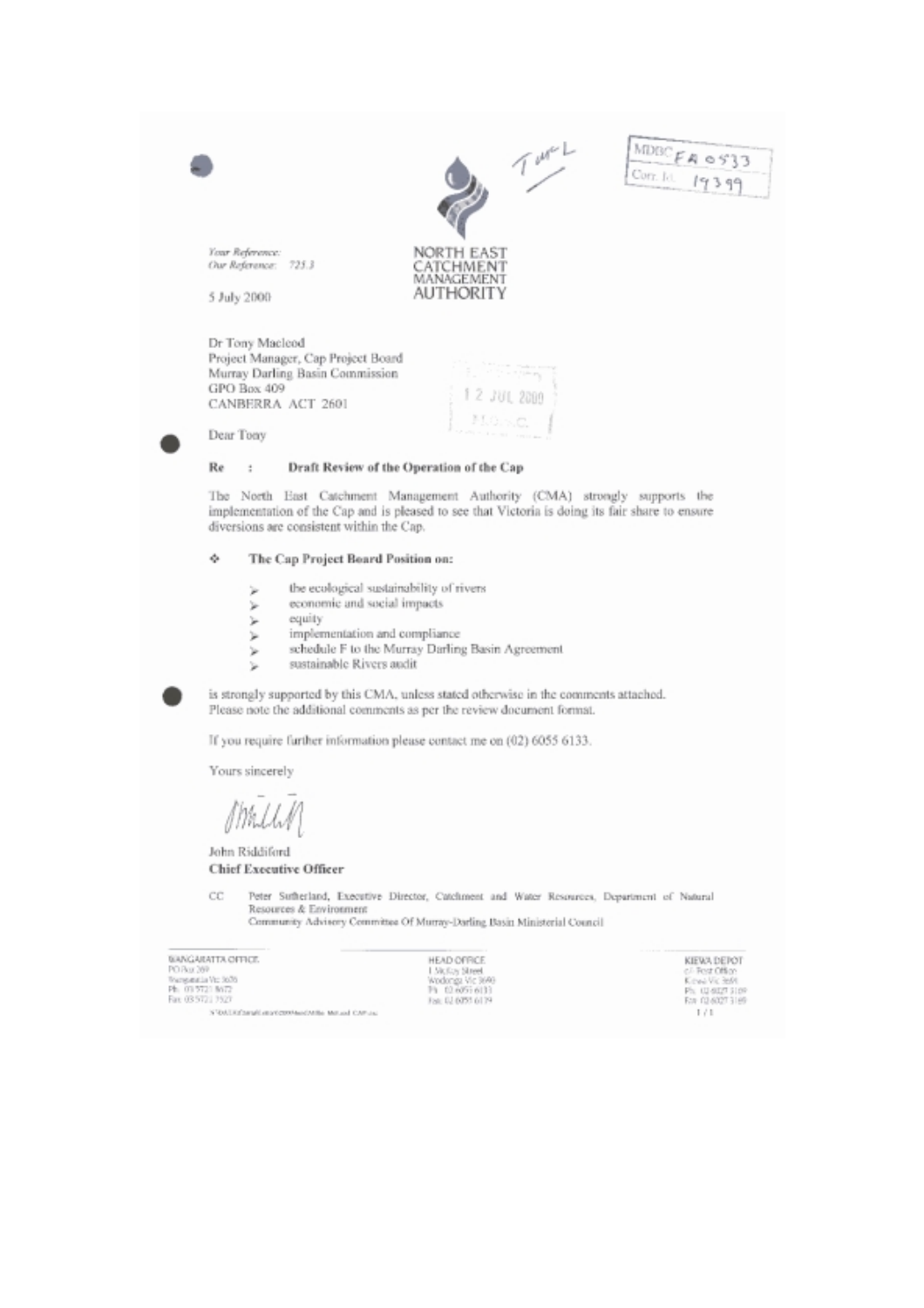## **REVIEW OF THE OPERATION OF THE CAP**

*RESPONSE SHEET FOR COMMENTS ON DRAFT REPORT*

The March 2000 draft report on the **Review of the Operation of the Cap** by the Cap Project Board to the Murray-Darling Basin Ministerial Council is now available for public comment. Comments on the draft report are due by **10 July 2000**.



DARI IN  $\blacktriangle$ **S COMMISSION** 

**URRAY·** 

The draft report, and further copies of this response sheet, is available from the Murray-Darling Basin Commission and from the Commission's web site:

**www.mdbc.gov.au**

If you wish, you may use this form to tell us what you think about the position of the Cap Project Board in their report on the Review of the Operation of the Cap. If there is insufficient space on the form, you may add additional sheets or write a separate submission.

The draft report will be modified to reflect comments received and a final report on the Review of the Operation of the Cap will be presented to Ministerial Council Meeting 29 in August 2000.

Those who provide comments will receive a copy of the final Report once it has been approved by the Ministerial Council.

COMMENTS BY: North East Catchment Management Authority

CONTACT DETAILS: 1 McKoy Street, Wodonga

DATE: 30 June 2000

The deadline for comment is **10 July 2000.**

Comments (by e-mail if possible – this response sheet is available electronically on the Commission's web site) should be directed to:

Murray-Darling Basin Commission Tel: 02 6279 0144 GPO Box 409 Fax: 02 6230 7579 CANBERRA ACT 2601 Email: tony.mcleod@mdbc.gov.au

• Review of the Operation of the Cap Attn: Dr Tony McLeod, Project Manager

• or your local member of the Community Advisory Committee (CAC). Those comments made via the CAC that are received prior to **Friday 16 June 2000** will be considered at CAC Meeting 24 – 27 June 2000.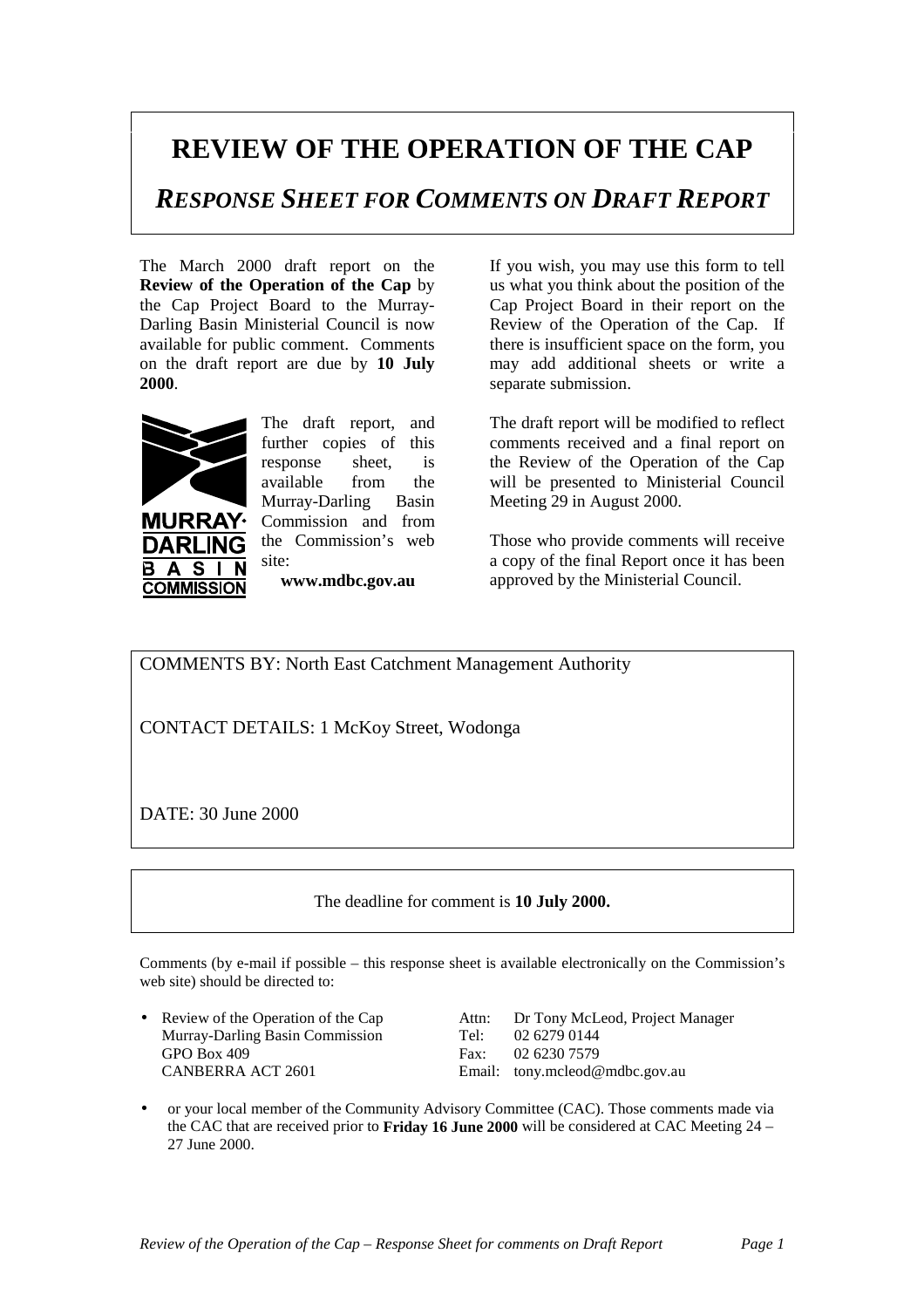|                                            | Cap Project Board Position                                                                                                                                                                                                                                                                                                                                                                                                                                                                                                                                                                                                                                                                                                                                                                                                                                                                                                | Comment                                                                                                                                                                                                                                                                                                                                                                                                                                                                                                                                                                                                                                                                                                                                               |
|--------------------------------------------|---------------------------------------------------------------------------------------------------------------------------------------------------------------------------------------------------------------------------------------------------------------------------------------------------------------------------------------------------------------------------------------------------------------------------------------------------------------------------------------------------------------------------------------------------------------------------------------------------------------------------------------------------------------------------------------------------------------------------------------------------------------------------------------------------------------------------------------------------------------------------------------------------------------------------|-------------------------------------------------------------------------------------------------------------------------------------------------------------------------------------------------------------------------------------------------------------------------------------------------------------------------------------------------------------------------------------------------------------------------------------------------------------------------------------------------------------------------------------------------------------------------------------------------------------------------------------------------------------------------------------------------------------------------------------------------------|
|                                            | The Project Board has<br>concluded that the Cap has been<br>an essential first step in<br>providing for the environmental<br>sustainability of the river system<br>of the Basin. Without the Cap,<br>there would have been a<br>significantly increased risk that<br>the environmental degradation<br>of the river system of the<br>Murray-Darling Basin would<br>have been worse.                                                                                                                                                                                                                                                                                                                                                                                                                                                                                                                                        | The North East Catchment Management Authority<br>agrees that the introduction of the Cap is an<br>essential first step, however 5 years is too short a<br>timeframe to expect to see any positive effects on<br>environmental degradation.                                                                                                                                                                                                                                                                                                                                                                                                                                                                                                            |
| <b>Ecological Sustainability of Rivers</b> | However, the Project Board has<br>concluded that there is<br>no<br>certainty<br>that<br>the<br>Cap<br>on<br>diversions at its current level<br>represents a sustainable level of<br>diversions – the level at which it<br>is set being that which existed at<br>the time when it was decided to<br>introduce a Cap. Further, the<br>Project Board recommends that<br>as better information informs<br>our management of the Basin's<br>resources, the level at which the<br>Cap is set should continue to be<br>refined to reflect our increased<br>understanding. It is likely that<br>such refinements may lead to<br>the lowering of the level of the<br>Cap in some valleys. Indeed,<br>some jurisdictions have already<br>increased the<br>environment's<br>share, via access restrictions in<br>addition to that required by the<br>Cap, as part of their longer-term<br>direction of improved water<br>management. | The Cap is set at a level of diversions that<br>contribute to the current degradation of the riverine<br>environment. The Cap is an essential step in<br>slowing that decline, however, the Cap at its<br>current level may not improve the riverine<br>environment. The CMA concurs that refinements<br>to the Cap may lead to a lowering of the Cap in<br>some valleys.<br>Until the environmental flow requirements are<br>better defined there should be no additional<br>privatisation of rights to water.<br>The present rights should continue until such time<br>additional information highlights that the<br>as<br>current Cap level is not achieving the desired<br>environmental<br>Sales<br>outcomes,<br>(eg)<br>water<br>entitlements). |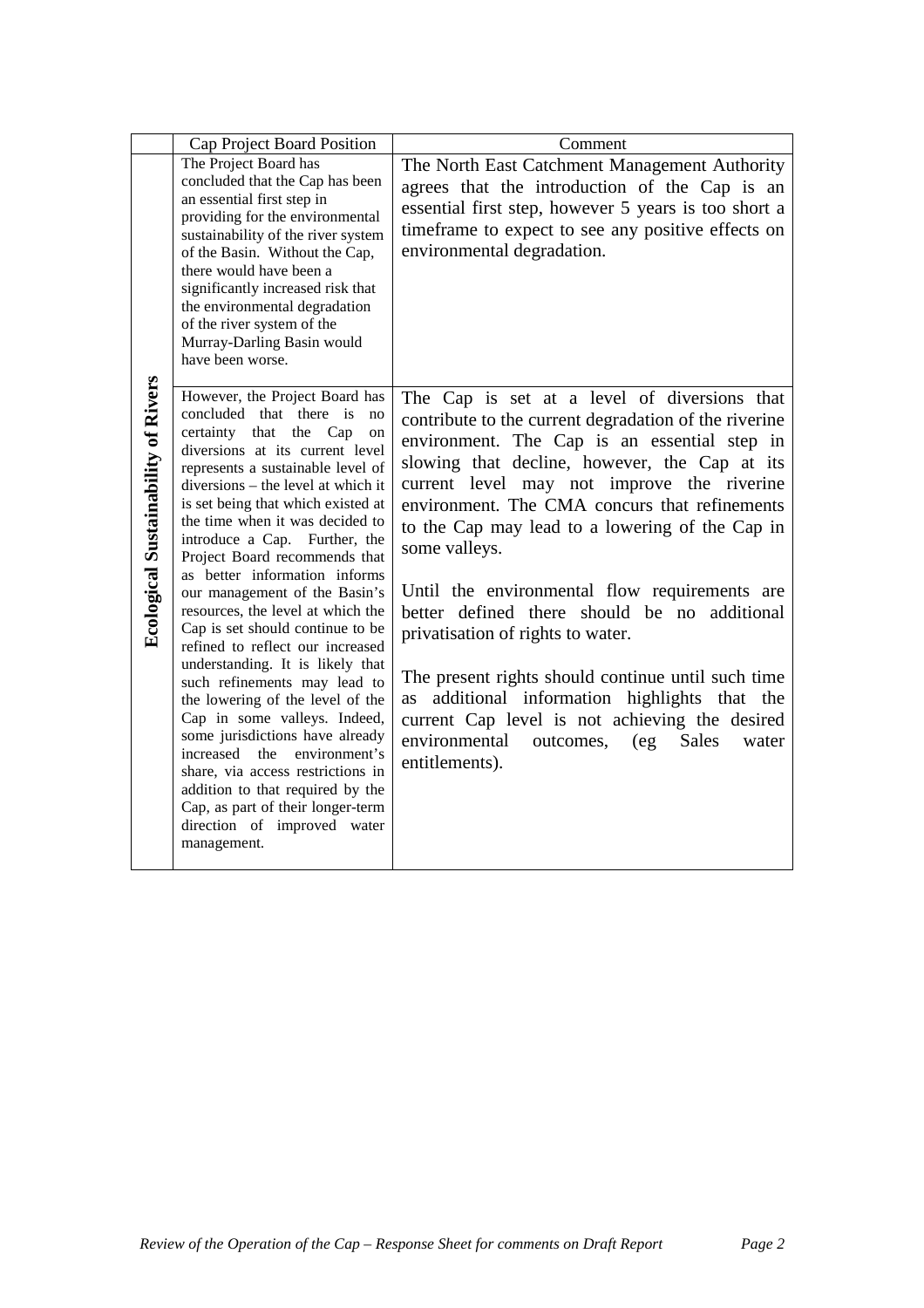|                                    | Cap Project Board Position                                                                                                                                                                                                                                                                                                                                                                                                              | Comment                                                                                                                                                                                                                                                                                                                                      |
|------------------------------------|-----------------------------------------------------------------------------------------------------------------------------------------------------------------------------------------------------------------------------------------------------------------------------------------------------------------------------------------------------------------------------------------------------------------------------------------|----------------------------------------------------------------------------------------------------------------------------------------------------------------------------------------------------------------------------------------------------------------------------------------------------------------------------------------------|
|                                    | The Project Board considers<br>that there is compelling<br>evidence that the Cap has<br>already delivered significant<br>economic and social benefits to<br>the Basin community and that<br>the net benefit will increase over<br>time.                                                                                                                                                                                                 | The Cap has delivered an awareness to the whole<br>community and security to those people who hold<br>water rights                                                                                                                                                                                                                           |
|                                    | The results of research<br>conducted for the Review make<br>it clear that, in the absence of<br>the Cap, the erosion of security<br>of supply for irrigators and other<br>users would have been<br>significant. These analyses<br>were performed on several<br>systems across the Basin<br>reflecting diverse agricultural<br>practices and climatic<br>conditions.                                                                     | The CMA agrees with this point                                                                                                                                                                                                                                                                                                               |
| <b>Economic and Social Impacts</b> | Through guaranteeing security<br>of water supply at the valley<br>level, the Project Board views<br>the Cap as having provided a<br>more certain climate for long-<br>term investment and<br>development, particularly in<br>high value agriculture and value<br>adding processing, as well as<br>providing benefits to the<br>environment.                                                                                             | The CMA believes it is far too early to make this<br>claim, particularly since equitable water trading<br>rules have not been established throughout the<br>Basin.                                                                                                                                                                           |
|                                    | The Project Board considers<br>that the Cap has provided a<br>mechanism for restraining, in an<br>orderly fashion, growth in<br>diversions while enabling<br>economic development to<br>proceed.                                                                                                                                                                                                                                        | The Cap has not been effectively implemented in<br>Queensland, ACT and parts of NSW. Victoria and<br><b>SA</b><br>have<br>been<br>disadvantaged<br>by<br>acting<br>appropriately, quickly and decisively to implement<br>the Cap.                                                                                                            |
|                                    | The Project Board recognises<br>that this strong positive<br>conclusion will not be the<br>perception of every stakeholder<br>in the Basin. However, the<br>Project Board concludes that the<br>overall benefit of the Cap,<br>especially from ensuring<br>security of supply at a valley<br>level and providing an<br>environment within which water<br>trading and related reforms<br>could be developed, has been a<br>positive one. | The CMA agrees that the overall benefit of the<br>Cap, especially from ensuring security of supply at<br>a valley level and providing an environment within<br>which water trading and related reforms could be<br>developed, has been a positive one.<br>The CMA is supportive of the Cap and encourages<br>its finalisation in all States. |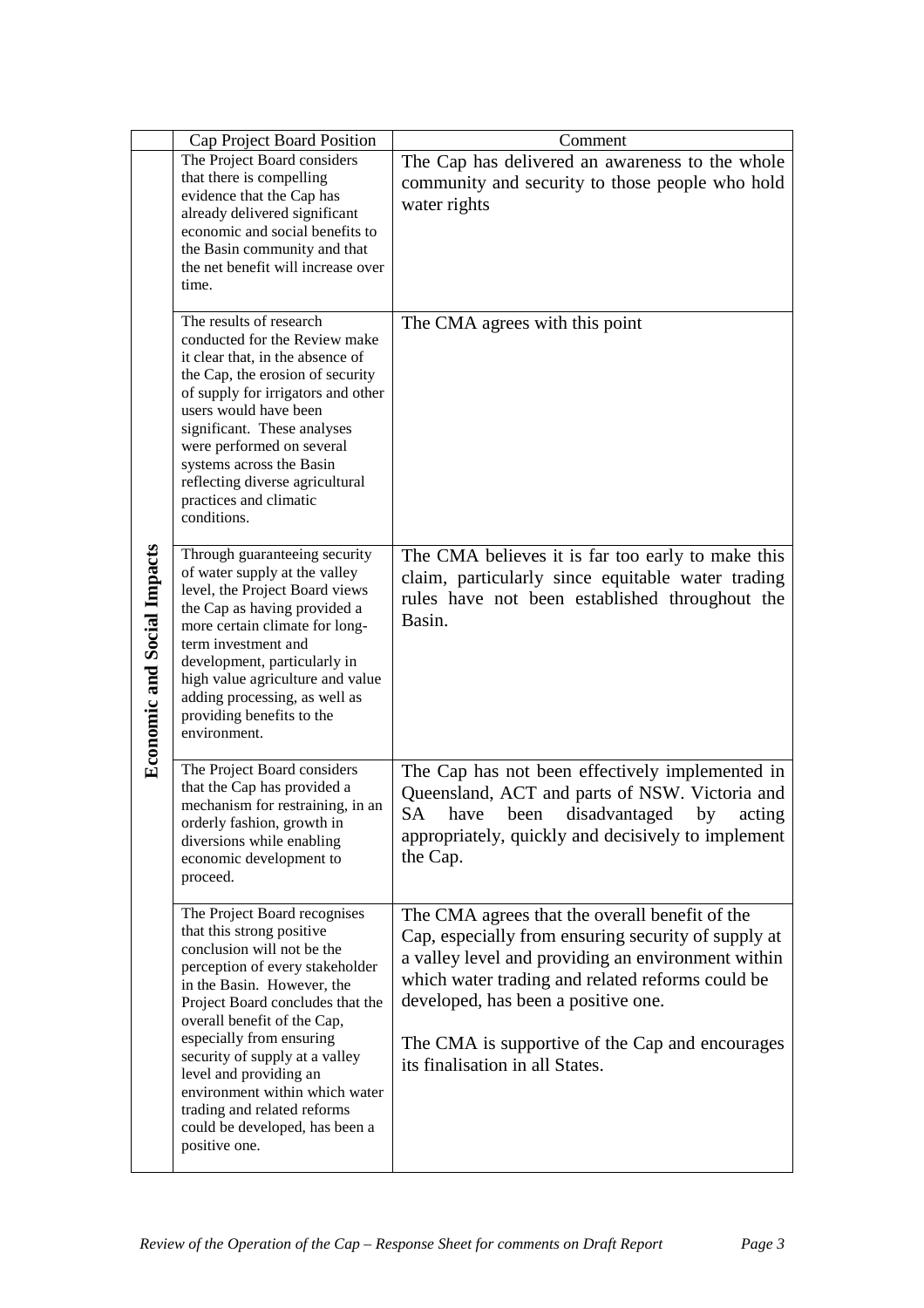|        | Cap Project Board Position                                    | Comment                                               |
|--------|---------------------------------------------------------------|-------------------------------------------------------|
|        | The Project Board identified                                  | Equity in sharing water from floodplain and           |
|        | several equity issues (notably                                | overland flows and diversions, farm dams and tree     |
|        | Cap arrangements for                                          | plantations should be negotiated.                     |
|        | Queensland and the ACT) of<br>longstanding duration that      |                                                       |
|        | require urgent resolution. In                                 | Irrigation farm dams in the Basin should be           |
|        | addition there are several more                               | licensed and water use quantified.                    |
|        | recently identified equity issues                             |                                                       |
|        | (floodplain and overland flows                                |                                                       |
|        | and diversions, farm dams and                                 | Efficiency should be recognised when allocating       |
|        | tree plantations) also requiring                              | the Basins yield.                                     |
|        | attention. The effective                                      |                                                       |
|        | management of these issues will                               | The CMA supports a total catchment management         |
|        | necessitate a total catchment<br>management approach to water | approach that embraces<br>both<br>surface<br>and      |
|        | management that embraces both                                 | groundwater resources.                                |
|        | surface and groundwater                                       |                                                       |
|        | resources.                                                    | The CMA supports revegetation and plantations         |
|        |                                                               | because of its positive benefit to salinity and water |
|        |                                                               | quality. The CMA strongly urges that<br>any           |
|        |                                                               | accounting of water use by plantation not be dealt    |
|        |                                                               | through normal market mechanisms (i.e. payment        |
|        |                                                               | of water allocation in the trading market) but        |
|        |                                                               | through the use of environmental credits. The         |
|        |                                                               | CMA recommends that a system of environmental         |
|        |                                                               | credits be developed.                                 |
|        |                                                               |                                                       |
| Equity |                                                               |                                                       |
|        |                                                               |                                                       |
|        |                                                               |                                                       |
|        |                                                               |                                                       |
|        |                                                               |                                                       |
|        |                                                               |                                                       |
|        |                                                               |                                                       |
|        |                                                               |                                                       |
|        |                                                               |                                                       |
|        |                                                               |                                                       |
|        |                                                               |                                                       |
|        |                                                               |                                                       |
|        |                                                               |                                                       |
|        |                                                               |                                                       |
|        |                                                               |                                                       |
|        |                                                               |                                                       |
|        |                                                               |                                                       |
|        |                                                               |                                                       |
|        |                                                               |                                                       |
|        |                                                               |                                                       |
|        |                                                               |                                                       |
|        |                                                               |                                                       |
|        |                                                               |                                                       |
|        |                                                               |                                                       |
|        |                                                               |                                                       |
|        |                                                               |                                                       |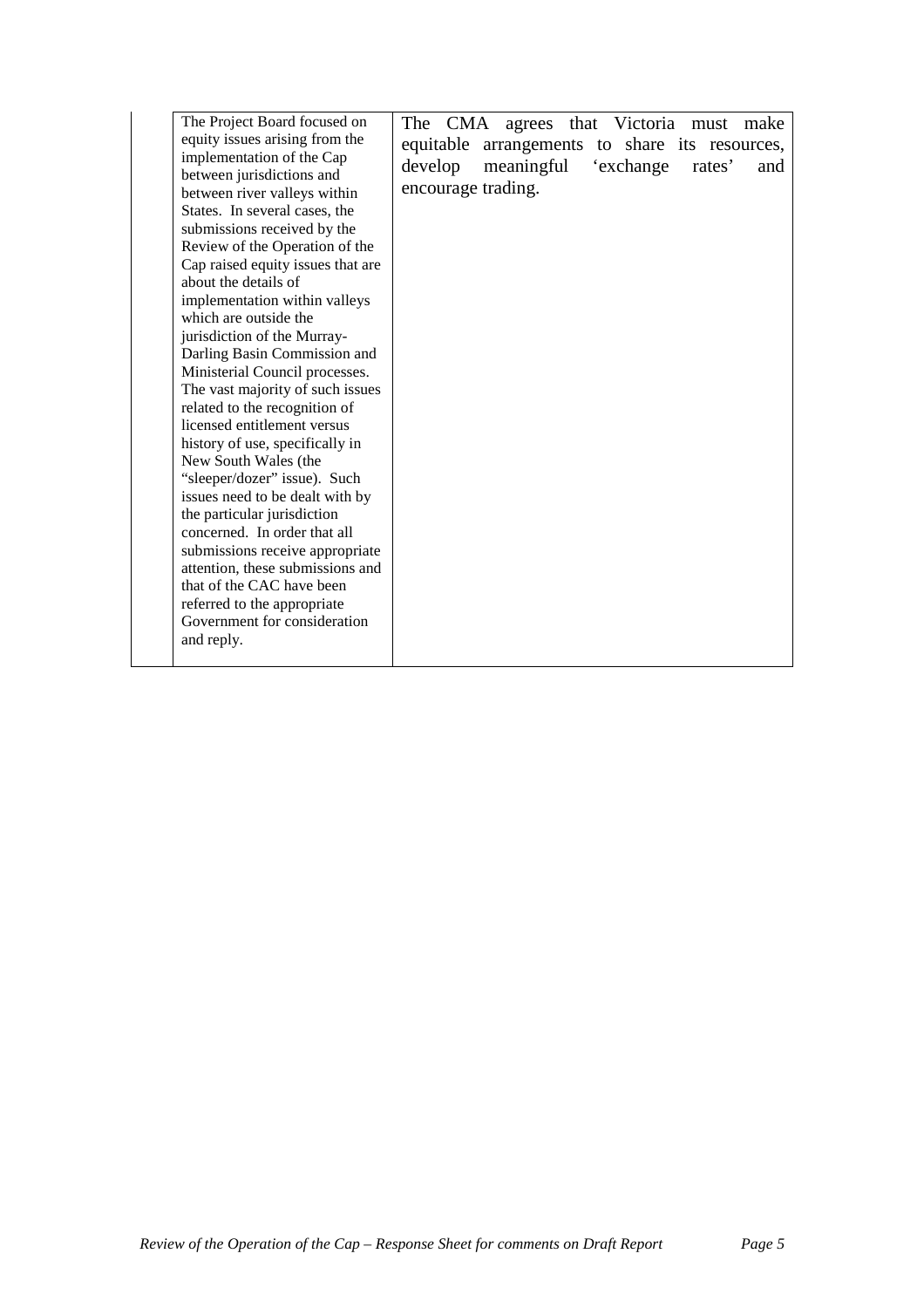|                                      | Cap Project Board Position                                                                                                                                                                                                                                                                                                                                                                                                                                                                                                                    | Comment                                                                                                                                                                  |
|--------------------------------------|-----------------------------------------------------------------------------------------------------------------------------------------------------------------------------------------------------------------------------------------------------------------------------------------------------------------------------------------------------------------------------------------------------------------------------------------------------------------------------------------------------------------------------------------------|--------------------------------------------------------------------------------------------------------------------------------------------------------------------------|
|                                      | The work of the Independent<br>Audit Group (IAG) on the<br>ongoing implementation of the<br>Cap and compliance of actual<br>diversions with Cap target<br>diversions has provided a clear<br>direction for the finalisation of<br>the implementation phase of the<br>Cap. The Project Board<br>generally supports the IAG<br>recommendations.                                                                                                                                                                                                 | The MDBC should start a 'continuous accounting<br>should<br>MDBC<br>strengthen<br>method'. The<br>its<br>commitment<br>with<br>IAG<br>complying<br>to<br>recommendations |
| <b>Implementation and Compliance</b> | Significantly, effective<br>compliance tools (computer<br>simulation models used to<br>determine Cap target diversions)<br>have not yet been developed and<br>the Project Board recommends<br>that a high priority be given to<br>the finalisation of these models.                                                                                                                                                                                                                                                                           | The CMA agrees that the finalisation of the models<br>must be completed as a matter of highest priority.                                                                 |
|                                      | The Review has found that<br>Victoria and South Australia<br>have complied with the Cap,<br>while Queensland and ACT are<br>yet to complete the<br>establishment of their respective<br>Caps. Nevertheless, it is<br>apparent that in Queensland<br>there has been significant<br>growth in storage which will<br>impact on the water available<br>for alternative consumptive and<br>environmental uses. In New<br>South Wales, the Cap has been<br>breached in the Barwon-Darling<br>system, with other valleys being<br>within Cap limits. | The CMA agrees that all States must comply with<br>other States'<br>the Cap,<br>as<br>compliance<br>non<br>undermines the whole process.                                 |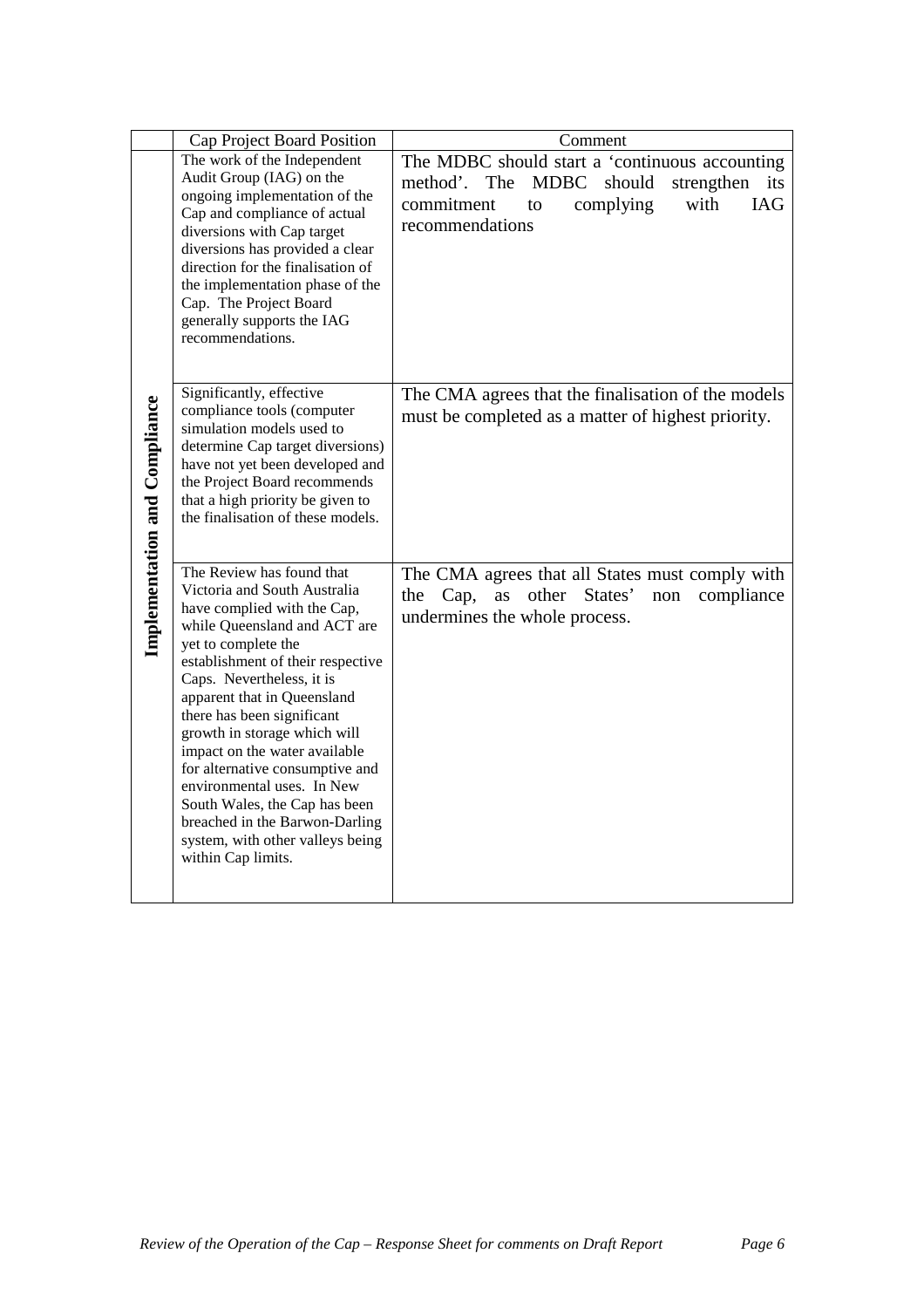|                                                  | Cap Project Board Position                                                                                                                                                                                                                                                                                                                   | Comment                                                                                                                                                                                                                                              |
|--------------------------------------------------|----------------------------------------------------------------------------------------------------------------------------------------------------------------------------------------------------------------------------------------------------------------------------------------------------------------------------------------------|------------------------------------------------------------------------------------------------------------------------------------------------------------------------------------------------------------------------------------------------------|
|                                                  | The most important challenge in<br>Cap implementation is to<br>finalise the arrangements under<br>"Schedule $F - Cap$ on<br>Diversions" to the Murray-<br>Darling Basin Agreement. This<br>schedule is the primary tool for<br>defining Cap arrangements<br>especially those concerned with<br>assessing compliance and its<br>consequences. | The CMA agrees                                                                                                                                                                                                                                       |
| Schedule F to the Murray-Darling Basin Agreement | With the intent of improving the<br>operation of the Cap through the<br>development of fair and<br>meaningful compliance<br>arrangements, the Project Board<br>invites comments on the<br>following modifications to<br>Schedule F which have been<br>recommended by the IAG:<br>Removal of references to<br>end-of-valley flows as a        | The CMA advocates the retention of end of valley                                                                                                                                                                                                     |
|                                                  | method for Cap<br>compliance.                                                                                                                                                                                                                                                                                                                | flows to be used as a cross check for diversion<br>measurement and to measure environmental flow<br>in river systems.<br>All irrigation use should be metered by 2005 and a<br>moratorium of new licences for additional water<br>should be invoked. |
|                                                  | Arrangements for remedial<br>$\bullet$<br>actions in the case of Cap<br>exceedence. The<br>recommendation of the<br>IAG is that States be<br>required "to ensure that<br>cumulative diversions are<br>brought back into balance<br>with the Cap".                                                                                            | method<br>of<br>continuous<br>The<br><b>CMA</b><br>agrees,<br>a<br>accounting should be developed.                                                                                                                                                   |
|                                                  | re-setting the<br>$\bullet$<br>commencement date for<br>accounting for diversions<br>under the Cap to start with<br>the 2000/01 water year.                                                                                                                                                                                                  | The CMA agrees with this statement, only if all<br>States commit themselves to total diversion figures<br>by 1 December 2000.                                                                                                                        |